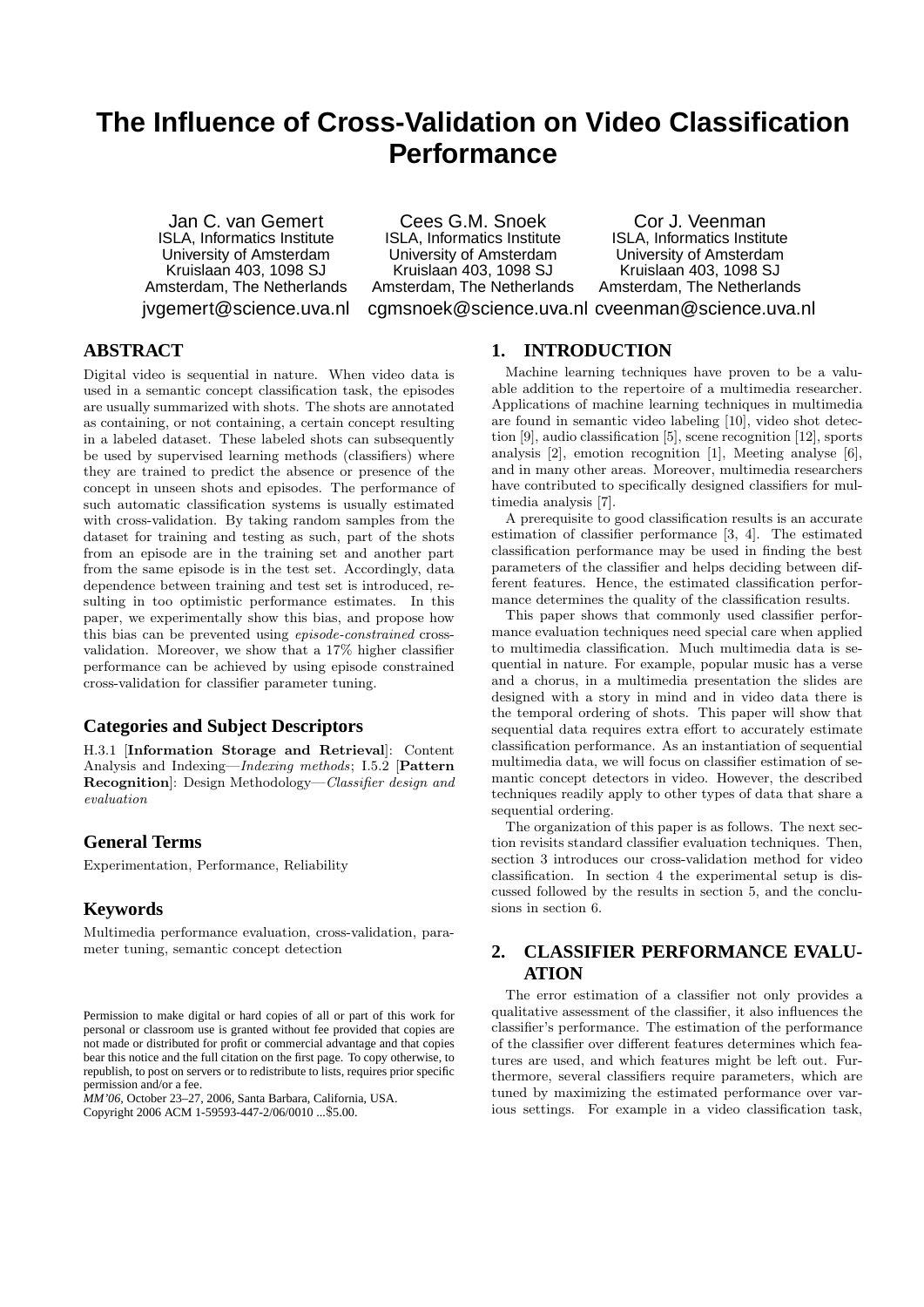

Figure 1: An example of partitioning a video set by using shot based 3-fold cross-validation.

Snoek et al. [10] use the estimated classifier performance to select the best low level features. Furthermore, they find the best parameters for a Support Vector Machine (SVM) [13] by maximazing the estimated classifier error. In their framework, inaccurate classifier performance estimation might result in choosing the wrong features, or in sub-optimal parameter settings. Hence, classifier error estimation affects the quality of the classifier.

Estimating the classification error is done by training the classifier on one set, and testing the classifier on a different set. Thus, a straightforward approach to classifier performance estimation is by keeping part of the available data in an unseen hold-out set. This hold-out set should be as large as possible, to accurately represent the class variation that may be expected. However, keeping a large part of the data from the training set hinders the classification performance. The advantage of using a hold-out set is that the test-data is completely separate from the training data. However, keeping a large training set to obtain a good classifier, counteracts a large hold-out set for accurate error estimation.

In contrast to having a single hold-out set, the crossvalidation method rotates the hold-out set over all available data. Cross-validation randomly splits the available data in X folds, where each of these X folds is once used as a hold-out set. The error estimations of all folds are averaged, yielding the classifier error. The cross-validation procedure may be repeated R times, to minimize the effect of the random partitioning. An example of cross-validation for a video set is shown in figure 1. The advantage of using cross-validation is the combination of a large training set with several independent test sets. Therefore, cross-validation is the standard procedure for classification error estimation [3, 4].

# **3. CROSS-VALIDATION IN VIDEO CLAS-SIFICATION**

Machine learning is heavily used in semantic video indexing. The aim of semantic video indexing is detecting all relevant shots in a dataset to a given semantic category. Some examples of semantic concepts are Airplane, Car, Computer Screen, Hu Jintao, Military Vehicle, Sports. Indexed semantic concepts provide a user with tools to browse, explore, and find relevant shots in a large collection of video. With growing digital video collections, there is a need for automatic



#### Figure 2: An example of narrative structure in video: five consecutive shots showing an interview with Lebanese President Émile Lahoud.

concept detection systems, providing instant access to digital collections. Therefore, machine learning techniques are vital to automatic video indexing.

In a video classification task, a shot is often the granularity of interest [8, 10]. However, a video document is the end result of an authoring process [10], where shots are used to convey a message. For example, a topic in news video, may consist of several shots, as shown in figure 2. Hence, a semantic concept might span several shots, while a video classification task is oriented towards single shots.

The mismatch between the granularity of the classification task and the granularity of the semantic concept requires special care in estimating classifier performance. Consider figure 2, and note the high similarity between shot 250 and shot 252. The similarity between these two shots can be expected, since they are part of the same narrative structure. However, the classification task focuses on single shots, and does not take this semantic relation between shots into account. Therefore, the common practice [8, 10] of estimating classifier performance by cross-validation on shots is biased. Cross-validation on shots will mix shots in a single topic to different folds while randomly partitioning the data. Thus, nearly identical shots will leak through to the rotating hold-out set. This leaking of near identical information creates a dependency between the training set and the hold-out set, which will manifest in too optimistic estimates for classifier performance. Moreover, if cross-validation is used for parameter tuning, the parameters will be biased towards near-duplicate data and might consequently fail to find the best classifier parameters for true independent holdout data. Therefore, the sequential nature of video data should be taken into account when estimating classifier performance.

In order to preserve the semantic relation between shots



Figure 3: An example of a partitioning a video set by using episode-constrained 3-fold cross-validation.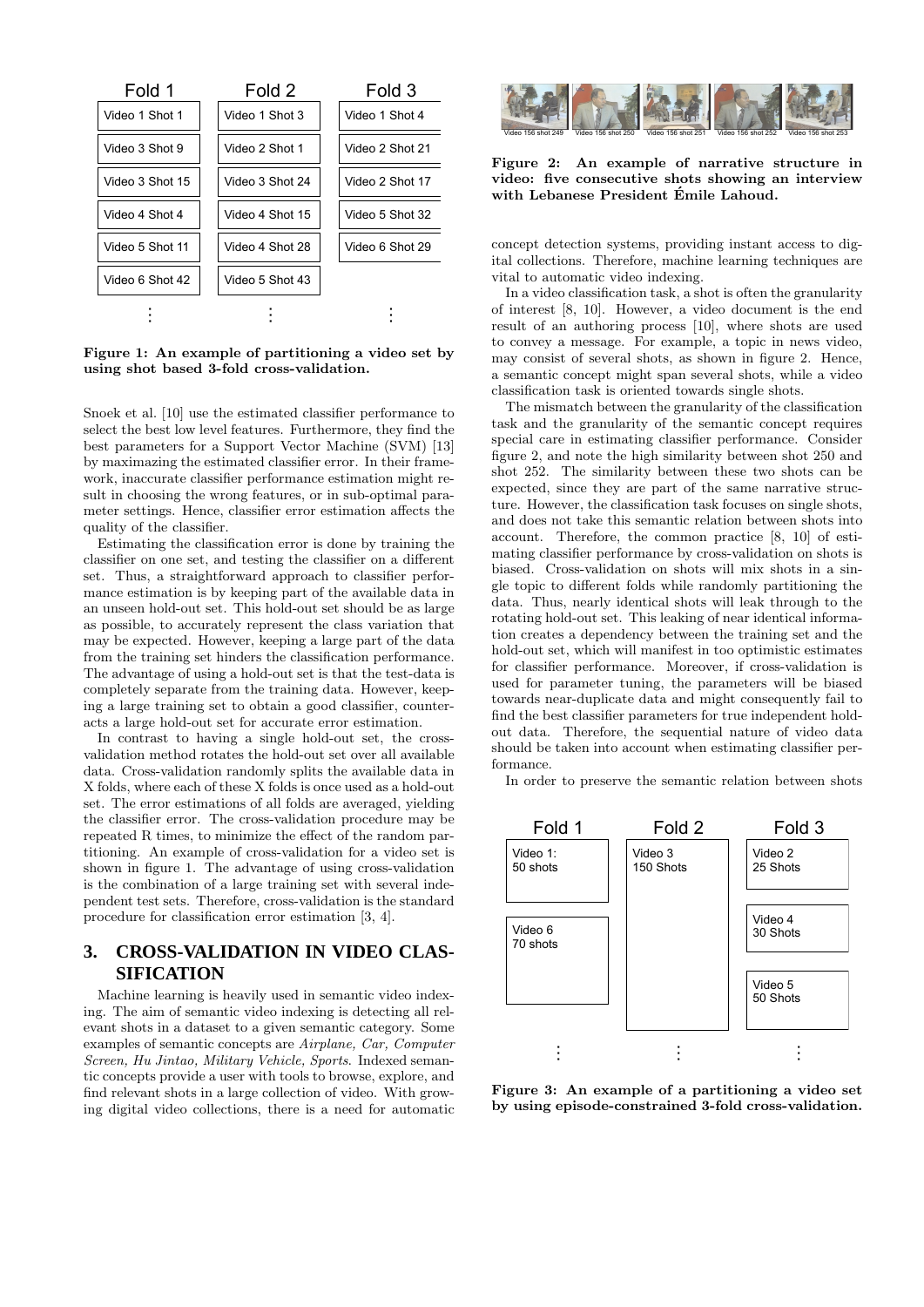in a topic, we propose an episode-constrained version of cross-validation. In contrast to a shot based partitioning of the video data, an episode-constrained partitioning treats a whole video episode as an atomic element. With videos as atomic elements, all shots in a video are kept together, preventing the leaking of near-identical shots to the holdout set. Where the traditional method randomly distributes shots, our method randomly distributes videos. An example of episode-constrained cross-validation for a video set is shown in figure 3. Besides preventing the mixing of identical shots with the hold-out set, the episode-constrained method retains relations between shots. For example, in commercials a relation between shots is present, where both the content of the shots and the co-occurrence of the shots are identical. Therefore, the episode-constrained version of cross-validation creates truly independent hold-out data, and will yield more accurate performance estimates of video concept classification.

## **4. EXPERIMENTAL SETUP**

In order to compare the episode-constrained version of cross-validation with the shot based version of cross validation, both methods are evaluated on a large corpus of news video. The evaluation was performed using the challenge problem for video indexing [11]. The challenge problem provides a benchmark framework for video indexing. The framework consist of visual features, text features, classifier models, a ground truth, and classification results for 101 semantic concepts<sup>1</sup> on 85 hours of international broadcast news data, from the TRECVID 2005/2006 benchmark [8]. The advantage of using the challenge framework is that the framework provides a standard set of features to the TRECVID data. Furthermore, the framework is well suited for our experiment, since there are a large number or shots, i.e. close to 45.000, and an abundance of semantic concepts.

The challenge data comes with a training set consisting of the first 70% of the video data, and a hold-out set containing the last 30% of the data. We use the training set for training a  $k$ -nearest neighbor classifier  $(kNN)$  [3]. The features we use are the visual features [12] that are provided with the framework. As the classifier performance measure we adopt average precision from the challenge framework. Average precision is a single-valued measure that summarizes the recall-precision curve.

## **5. RESULTS**

The focus of the experiment is on comparing episodeconstrained cross-validation versus shot based cross-validation. To this end, we use both cross-validation methods to estimate the best value for k for a kNN classifier, where  $k \in$  ${1, 2, 3}$ . To evaluate the results, we computed the same parameters for k on the hold-out set. The results are displayed in figure 4, where the best result for each method and the hold-out set is emphasized.

Note that we are evaluating the effect of using a different strategy for creating random permutations of the training data. Since there is no need to create permutations of the hold-out set, there is only one column required for hold-out data in figure 4.

|                       | <b>Shot Based</b>        |                          |                       |                          | <b>Episode Constrained</b> |                |                          | <b>HoldOut</b>  |                    |
|-----------------------|--------------------------|--------------------------|-----------------------|--------------------------|----------------------------|----------------|--------------------------|-----------------|--------------------|
| Aircraft              | NN <sub>1</sub><br>0.225 | NN <sub>2</sub><br>0.221 | NN3                   | NN <sub>1</sub><br>0.195 | NN <sub>2</sub>            | NN3<br>0.091   | NN <sub>1</sub><br>0.131 | NN <sub>2</sub> | NN3<br>0.096       |
| I. Allawi             | 0.271                    | 0.248                    | 0.393<br>0.420        | 164                      | 0.153                      | 0.132          | 0.003                    | 0.001           | 0.000              |
| Anchor                | 0.861                    | 0.856                    | 0.910                 | 0.528                    | 0.538                      | 0.469          | 0.645                    | 0.650           | 0.552              |
| Animal                | 0.456                    | 0.465                    | 0.566                 | 0.393                    | 0.391                      | 0.240          | 0.481                    | 0.478           | 0.377              |
| Y. Arafat             | 0.180                    | 0.166                    | 0.326                 | 0.174                    | 0.165                      | 0.114          | 0.192                    | 0.185           | 0.085              |
| Basketball<br>Beach   | 0.384<br>0.233           | 0.355<br>0.211           | 0.548<br>0.416        | 0.053<br>0.126           | 0.055<br>0.127             | 0.112<br>0.282 | 0.038<br>0.044           | 0.036<br>0.036  | 0.036<br>0.129     |
| Bicycle               | 0.436                    | 454                      | 0.427                 |                          | 0.750                      | 0.588          | 0.504                    | 0.508           | 0.056              |
| Bird                  |                          | 0.779                    | 0.741                 | $0.757$<br>$0.755$       | 0.753                      | 0.638          | 0.887                    | 0.893           | 0.847              |
| Boat                  | 0.289                    | 0.280                    | 0.406<br>0.458        | 0.276                    | 0.285                      | 0.131          | 0.225                    | 0.231           | 0.094              |
| Building              | 0.308                    | 0.304                    |                       | 0.269                    | 0.262                      | 0.207          | 0.243                    | 0.251           | 0.208              |
| Bus<br>G. Bush ir.    | 0.021<br>0.310           | 0.021<br>0.290           | 0.186<br>0.449        | 0.030<br>0.177           | 0.030<br>0.172             | 0.013<br>0.121 | 0.047<br>0.034           | 0.046<br>0.035  | 0.015<br>0.019     |
| G. Bush sr.           | 0.134                    | 0.116                    | 0.344                 | 0.022                    | 0.021                      | 0.171          | 0.000                    | 0.000           | 0.000              |
| Candle                | 0.012                    | 0.019                    | 0.295                 | 0.001                    | 0.002                      | 0.011          | 0.030                    | 0.029           | 0.027              |
| Car                   | 0.378                    | 0.372                    | 0.489                 | 0.370                    | 0.359                      | 0.205          | 0.283                    | 0.282           | 0.161              |
| Cartoon               | 0.748                    | 0.692                    | 0.880                 | 0.780                    | 0.785                      | 0.781          | 0.267                    | 0.258           | 0.232              |
| Chair<br>Charts       | 0.274<br>0.491           | 0.275<br>0.476           | 0.550                 | 0.252<br>0.367           | 0.279<br>0.339             | 0.241          | 0.319<br>0.393           | 0.317           | 0.286<br>0.348     |
| <b>B.</b> Clinton     | 0.053                    | 0.054                    | 0.689<br>0.335        | 0.001                    | 0.001                      | 0.415<br>0.007 | 0.139                    | 0.398<br>0.148  | 0.104              |
| Cloud                 | 0.158                    | 0.150                    | 0.332                 | 0.137                    | 0.146                      | 0.067          | 0.130                    | 0.135           | 0.088              |
| Corporate leader      | 0.167                    | 0.173                    | 0.355                 | 0.054                    | 0.056                      | 0.041          | 0.017                    | 0.017           | 0.011              |
| Court                 | 0.122                    | 0.125                    | 0.399                 | 0.060                    | 0.063                      | 0.139          | 0.208                    | 0.210           | 0.105              |
| Crowd                 | 0.401                    | 0.388                    | 0.553                 |                          | 0.362                      | 0.294          |                          | 0.385           | 0.375              |
| Cycling<br>Desert     | 0.459<br>0.131           | 0.471<br>0.131           | 0.456<br>0.350        | 0.782<br>0.074           | 0.788<br>0.085             | 0.521<br>0.068 | 0.629<br>0.072           | 0.635<br>0.081  | 0.074<br>0.047     |
| Dog                   | 0.383                    | 0.386                    | 0.598                 | 0.400                    | 0.401                      | 0.403          | 0.298                    | 0.303           | 0.174              |
| Drawing               | 0.733                    | 0.704                    | 0.786                 | 0.389                    | 0.389                      | 0.288          | 0.210                    | 0.188           | 0.171              |
| Drawing & Cartoon     | 0.746                    | 0.737                    | 0.750                 | 0.499                    | 0.451                      | 0.324          | 0.254                    | 0.246           | 0.210              |
| Duo-anchor            | 0.523                    | 0.525                    | 0.688                 | 0.092                    | 0.104                      | 0.072          | 0.355                    | 0.313           | 0.353              |
| Entertainment         | 0.604<br>0.162           | 0.588<br>0.143           | 0.694<br>0.414        | 0.059                    | 0.471<br>0.060             | 0.414<br>0.032 | 0.361<br>0.087           | 0.345<br>0.083  | 0.265<br>0.054     |
| Explosion<br>Face     | 0.914                    | 0.911                    | 0.953                 | 0.896                    | 0.895                      | 0.839          | 0.865                    | 0.867           | 0.810              |
| Female                | 0.363                    | 0.356                    | 0.575                 | 0.129                    | 0.126                      | 0.120          | 0.083                    | 0.086           | 0.051              |
| Fire weapon           | 0.182                    | 0.177                    | 0.388                 | 0.092                    | 0.108                      | 0.111          | 0.041                    | 0.041           | $0.045$<br>$0.597$ |
| Fish                  | 0.545                    | 0.535                    | 0.655                 | 0.437                    | 0.434                      | 0.452          | 0.848                    | 0.861           |                    |
| Flag                  | 0.278                    | 0.255                    | 0.475                 | 0.093                    | 0.091                      | 0.098          | 0.046                    | 0.050           | 0.025              |
| Flag USA<br>Food      | 0.355<br>0.487           | 0.334<br>0.466           | 0.516<br>0.601        | 0.202<br>0.375           | 0.187<br>0.362             | 0.122<br>0.180 | 0.048<br>0.374           | 0.050<br>0.360  | 0.021<br>0.328     |
| Football              | 0.201                    | 0.206                    | 0.351                 | 0.170                    | 0.165                      | 0.168          | 0.100                    | 0.097           | 0.017              |
| Golf                  | 0.531                    | 0.547                    | 0.554                 |                          | 0.246                      | 0.231          |                          | 0.070           | 0.076              |
| Government building   | 0.174                    | 0.164                    | 0.374                 | 0.053                    | 0.056                      | 0.090          | 0.015                    | 0.027           | 0.026              |
| Government leader     | 0.375                    | 0.367                    | <u>0.529</u>          | 249                      | 0.249                      | 0.212          | 0.155                    | 0.159           | 0.108              |
| Graphics<br>Grass     | 0.488<br>0.417           | 0.484<br>0.410           | 0.691<br>0.558        | 0.361                    | 0.374<br>0.290             | 0.319          | 0.481<br>0.127           | 0.480           | 0.437              |
| H. Nasrallah          | 0.801                    | 0.800                    |                       | 0.283<br>1.000           | 1.000                      | 0.193<br>1.000 | 0.007                    | 0.119<br>0.008  | 0.055<br>0.003     |
| Horse                 | 0.506                    | 0.496                    | $0.817$<br>$0.594$    | 0.438                    | 0.442                      | 0.225          | 0.001                    | 0.001           | 0.000              |
| Horse racing          | 0.367                    | 0.349                    | 0.566                 | 0.103                    | 0.103                      | 0.085          | 0.001                    | 0.001           | 0.000              |
| House                 | 0.112                    | 0.115                    | 0.206                 | 0.037                    | 0.034                      | 0.010          | 0.057                    | 0.063           | 0.006              |
| H. Jintao             | 0.334                    | 0.334                    | 0.491                 | 0.087                    | 0.086                      | 0.203          | 0.030                    | 0.021           | 0.007              |
| Indoor<br>J. Kerry    | 0.737<br>0.184           | 0.725<br>0.186           | 0.820                 | 0.537<br>0.041           | 0.537<br>0.041             | 0.486<br>0.027 | 0.573<br>0.000           | 0.572<br>0.000  | 0.558<br>0.006     |
| E. Lahoud             | 0.676                    | 0.671                    | $0.267$<br>$0.824$    | 0.681                    | 0.702                      | 0.709          |                          | 0.289           | 0.220              |
| Male                  | 0.369                    | 0.372                    | $\frac{0.591}{0.713}$ | 0.146                    | 0.147                      | 0.152          | 0.075                    | 0.075           | 0.039              |
| Maps                  | 0.552                    | 0.555                    |                       | 0.437                    | 0.450                      | 0.303          | 0.461                    | 0.468           | 0.367              |
| Meeting               | 0.335                    | 0.323                    | 0.478                 | 0.272                    | 0.273                      | 0.205          | 0.143                    | 0.150           | 0.145              |
| Military<br>Monologue | 0.307<br>0.348           | 0.295<br>0.329           | 0.458<br>0.457        | 0.209                    | 0.216<br>0.202             | 0.184<br>0.093 | 0.159<br>0.082           | 0.160<br>0.079  | 0.160<br>0.047     |
| Motorbike             | 0.801                    | 0.800                    | 0.896                 | 0.216<br>0.668           | 0.668                      | 0.671          | 0.008                    | 0.008           | 0.002              |
| Mountain              | 0.336                    | 0.340                    | 0.475                 | 0.305                    | 0.301                      | 0.203          | 0.215                    | 0.210           | 0.187              |
| Natural disaster      | 0.140                    | 0.140                    | 0.277                 | 0.148                    | 0.144                      | 0.062          | 0.107                    | 0.113           | 0.047              |
| News paper            | 0.649                    | 0.638                    | 0.714                 | 0.384                    | 0.378                      | 0.355          | 0.301                    | 0.304           | 0.330              |
| Night fire            | 0.064                    | 0.093                    | 0.359                 | 0.009                    | 0.010                      | 0.023          | 0.412                    | 0.403           | 0.046              |
| Office<br>Outdoor     | 0.162<br>0.730           | 0.165<br>0.719           | 0.341<br>0.799        | 0.075<br>0.690           | 0.071<br>0.676             | 0.065<br>0.610 | 0.091<br>0.678           | 0.088<br>0.676  | 0.041<br>0.666     |
| Overlayed text        | 0.751                    | 0.737                    | 0.814                 | 0.657                    | 0.646                      | 0.593          | 0.640                    | 0.633           | 0.568              |
| People                | 0.947                    | 0.948                    | 0.981                 | 0.931                    | 0.933                      | 0.903          | 0.914                    | 0.916           | 0.882              |
| People marching       | 0.164                    | 0.141                    | 0.316                 | 0.117                    | 0.120                      | 0.044          | 0.137                    | 0.140           | 0.128              |
| Police/security       | 0.070                    | 0.072                    | $\frac{0.212}{0.389}$ | 0.090                    | 0.093                      | 0.027          | 0.136<br>0.009           | 0.117           | 0.084              |
| C. Powell<br>Prisoner | 0.214<br>0.053           | 0.246<br>0.052           | 0.282                 | 0.004<br>0.006           | 0.001<br>0.005             | 0.016<br>0.011 | 0.188                    | 0.008<br>0.120  | 0.003<br>0.149     |
| Racing                | 0.009                    | 0.006                    | 0.258                 | 0.001                    | 0.001                      | 0.013          | 0.003                    | 0.003           | 0.001              |
| Religious leader      | 0.166                    | 0.167                    | 0.240                 | 0.115                    | 0.111                      | 0.122          | 0.008                    | 0.008           | 0.003              |
| River                 | 0.482                    | 0.501                    | 0.708                 | 0.500                    |                            | 0.354          | 0.035                    | 0.023           | 0.009              |
| Road                  | 0.368                    | 0.363                    | 0.493                 | 0.316                    | 0.311                      | 0.201          | 0.201                    | 0.192           | 0.151              |
| Screen<br>A. Sharon   | 0.266<br>0.251           | 0.259<br>0.251           | 0.383<br>0.409        | 0.181<br>0.389           | 0.189<br>0.389             | 0.083          | 0.148<br>0.003           | 0.146<br>0.003  | 0.102              |
| Sky                   | 0.466                    | 0.459                    | 0.606                 | 0.414                    | 0.411                      | 0.405<br>0.341 | 0.340                    | 0.342           | 0.329              |
| Smoke                 | 0.239                    | 0.248                    | 0.417                 | 0.162                    | 0.140                      | 0.098          | 0.210                    | 0.228           | 0.130              |
| Snow                  | 0.229                    | 0.237                    | 0.435                 | 0.248                    | 0.256                      | 0.169          | 0.217<br>0.750           | 0.206           | 0.145              |
| Soccer                | 0.581                    | 0.568                    | 0.643                 | 0.489                    | 0.488                      | 0.346          |                          | 0.750           | 0.459              |
| Split screen          | 0.731                    | 0.721                    | 0.799                 | 0.338                    | 0.342<br>0.349             | 0.340          | 0.388                    | 0.374           | 0.352              |
| Sports<br>Studio      | 0.503<br>0.833           | 0.496<br>0.816           | 0.586<br>0.888        | 0.349<br>0.572           | 0.566                      | 0.265<br>0.511 | 0.242<br>0.643           | 0.232<br>0.643  | 0.160<br>0.617     |
| Swimming pool         | 0.441                    | 0.346                    | 0.635                 | 0.187                    | 0.186                      | 0.187          | 0.082                    | 0.082           | 0.023              |
| Table                 | 0.284                    | 0.248                    | 0.400                 | 0.225                    | 0.241                      | 0.167          | 0.029                    | 0.024           | 0.031              |
| Tank                  | 0.068                    | 0.061                    | 0.305                 | 0.187                    | 0.168                      | 0.105          | 0.008                    | 0.004           | 0.004              |
| Tennis                | 0.678                    | 0.681                    | 0.777                 | 0.647                    | 0.634                      | 0.649          | 0.439                    | 0.408           | 0.401              |
| T. Blair<br>Tower     | 0.336<br>0.246           | 0.336<br>0.242           | 0.616<br>0.396        | 0.403<br>0.260           | 0.404<br>0.250             | 0.288<br>0.129 | 0.006<br>0.132           | 0.004<br>0.133  | 0.061<br>0.039     |
| Tree                  | 0.316                    | 0.317                    | 0.477                 | 0.284                    |                            | 0.232          | 0.105                    | 0.110           | 0.053              |
| Truck                 | 0.102                    | 0.104                    | 0.268                 | 0.069                    | 0.293<br>0.072             | 0.020          | 0.047                    | 0.045           | 0.027              |
| Urban                 | 0.409                    | 0.390                    | 0.516                 | 0.354                    | 0.342                      | 0.224          | 0.246                    | 0.238           | 0.220              |
| Vegetation            | 0.303                    | 0.300                    | 0.471                 | 0.292                    | 0.287                      | 0.198          | 0.159                    | 0.158           | 0.095              |
| Vehicle<br>Violence   | 0.397<br>0.460           | 0.388<br>0.455           | 0.508                 | 0.368<br>0.441           | 0.359<br>0.439             | 0.213<br>0.317 | 0.312<br>0.282           | 0.313<br>0.284  | 0.208<br>0.260     |
| People walking        | 0.431                    | 0.418                    | 0.559<br>0.545        | 0.348                    | 0.336                      | 0.285          | 0.313                    | 0.313           | 0.287              |
| Waterscape            | 0.437                    | 0.419                    | 0.555                 | 0.473                    | 0.466                      | 0.270          | 0.361                    | 0.370           | 0.210              |
| Waterfall             | 0.320                    | 0.281                    | 0.439                 | 0.112                    | 0.111                      | 0.083          | 0.502                    | 0.502           | 0.231              |
| Weather               | 0.246                    | 0.228                    | 0.553                 | 0.228                    | 0.222                      |                | 0.000                    | 0.311           | 0.219              |
| Mean                  | 0.380                    | 0.372                    |                       |                          | 0.298                      | 0.251          | 0.228                    |                 | 0.175              |

Figure 4: Classification results in average precision for 100 concepts. Results for the  $k$ -nearest neighbor classifier,  $k \in \{1, 2, 3\}$ , are given for both partitioning strategies, and for hold-out data. The emphasized numbers represent the best score for each set. Note that episode-constrained cross-validation provides a more accurate estimation of classifier performance.

The first thing that is striking about the results in figure 4, is the discrepancy between methods in selecting the best classifier parameter. The shot based cross-validation

<sup>&</sup>lt;sup>1</sup>We did not evaluate the concept *baseball*, since all the examples in the training set of this concept are found in a single video.